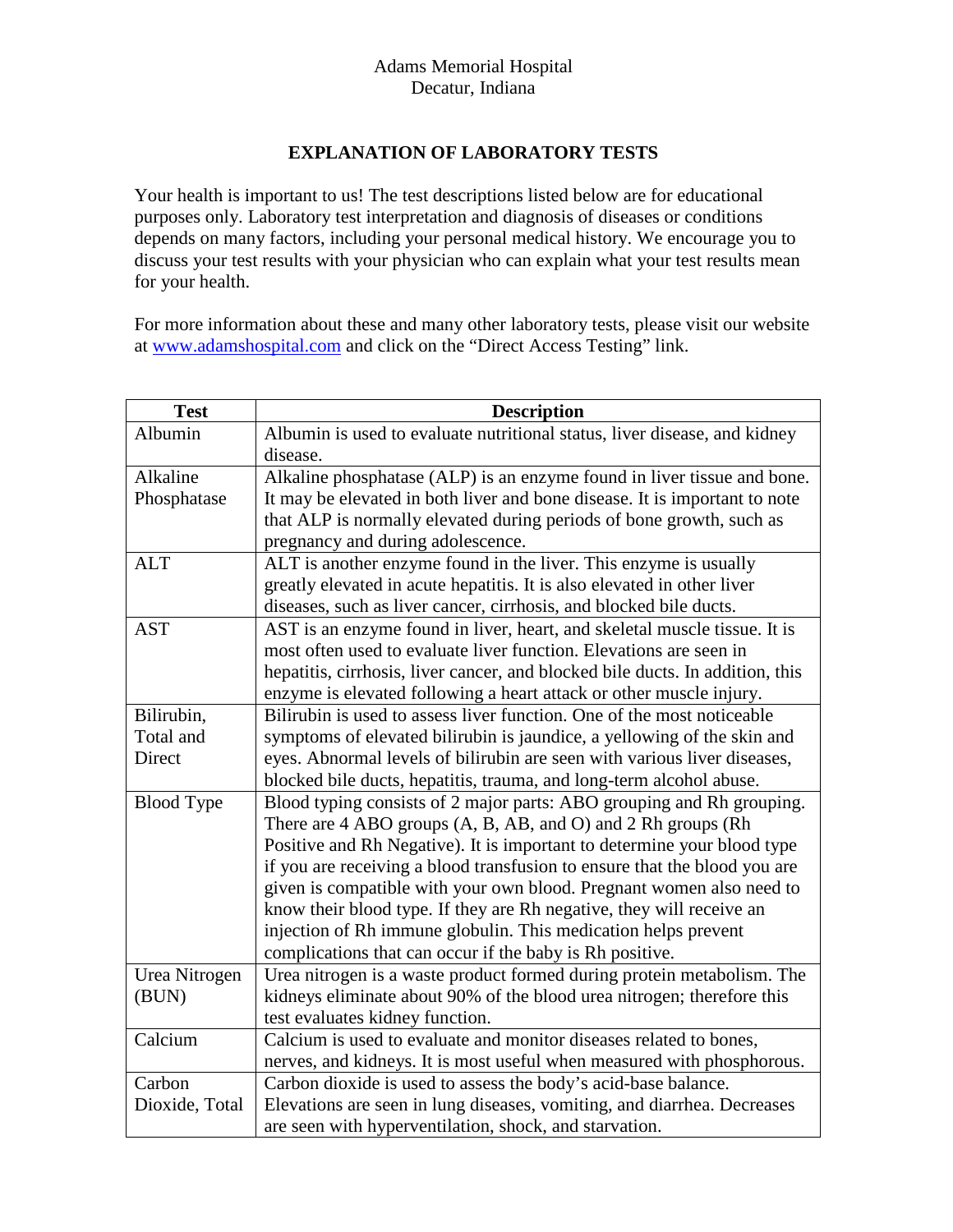| <b>Test</b>           | <b>Description</b>                                                                                                       |
|-----------------------|--------------------------------------------------------------------------------------------------------------------------|
| Chloride              | Chloride is an electrolyte. Chloride and sodium work                                                                     |
|                       | together—when one is increased or decreased, so is the other.                                                            |
| Cholesterol           | Cholesterol is used to screen for, diagnose, and monitor heart                                                           |
|                       | disease. The American Heart Association recommends that                                                                  |
|                       | adults have a cholesterol test at least once every 5 years. More                                                         |
|                       | frequent testing may be needed for individuals who are on                                                                |
|                       | special diets or medications to lower their cholesterol or who                                                           |
|                       | have been diagnosed with heart disease, diabetes, or other                                                               |
|                       | conditions. Cholesterol levels less than 200 mg/dL are                                                                   |
|                       | desirable. Cholesterol levels may be elevated during                                                                     |
|                       | pregnancy and lower during periods of illness. Results return                                                            |
|                       | to typical levels within 6 weeks after delivery or recovery.                                                             |
| Complete Blood Count  | A complete blood count is a panel of tests that examines                                                                 |
| (CBC)                 | different parts of the blood, such as red cells, white cells,                                                            |
|                       | hemoglobin, and platelets. The test is used to check for a                                                               |
|                       | variety of disorders, including anemia and infection. The CBC                                                            |
|                       | includes a white cell differential which shows the kinds of                                                              |
|                       | white blood cells present.                                                                                               |
| Creatine Kinase (CK)  | Creatine kinase (CK) is an enzyme found in heart and skeletal                                                            |
|                       | muscle. Elevated levels are found when heart or muscle tissue                                                            |
|                       | is injured.                                                                                                              |
| Creatinine            | Creatinine is also a waste product that is filtered out by the                                                           |
|                       | kidneys. Increased creatinine occurs with kidney disease,                                                                |
| CRP, high-sensitivity | decreased blood flow to the kidneys, and muscle injury.<br>High-sensitivity CRP (hs-CRP) is most often used to assist in |
|                       | predicting a healthy person's risk of cardiovascular disease.                                                            |
|                       | Individuals with hs-CRP levels in the high end of the normal                                                             |
|                       | range have a 1.5 to 4 times the risk of having a heart attack                                                            |
|                       | than those individuals with hs-CRP levels at the low end of the                                                          |
|                       | normal range. Hs-CRP in itself is not harmful; it is simply an                                                           |
|                       | indicator of inflammation somewhere in the body.                                                                         |
| <b>GGT</b>            | GGT is used to evaluate liver and bile duct injury. GGT is also                                                          |
|                       | used to detect chronic alcohol abuse, as about 75% of chronic                                                            |
|                       | drinkers will have elevated GGT levels.                                                                                  |
| Glucose               | Glucose testing is used to diagnose and manage diabetes.                                                                 |
|                       | Individuals with the following risk factors are at greatest risk                                                         |
|                       | for developing this disease: family history of diabetes, obesity,                                                        |
|                       | and age greater than 40 years. Symptoms of diabetes include:                                                             |
|                       | excessive thirst, unexplained weight loss, and frequent                                                                  |
|                       | urination. However, by the time symptoms appear, the disease                                                             |
|                       | may have been present for several years. Early detection and                                                             |
|                       | treatment can prevent the complications that can occur with                                                              |
|                       | diabetes, such as heart and kidney disease.                                                                              |
| <b>HDL</b>            | HDL is often referred to as the "good" cholesterol. HDL levels                                                           |
|                       | greater than 40 mg/dL are desirable. Low HDL levels are                                                                  |
|                       | associated with an increased risk for developing heart disease.                                                          |
|                       |                                                                                                                          |
|                       |                                                                                                                          |
|                       |                                                                                                                          |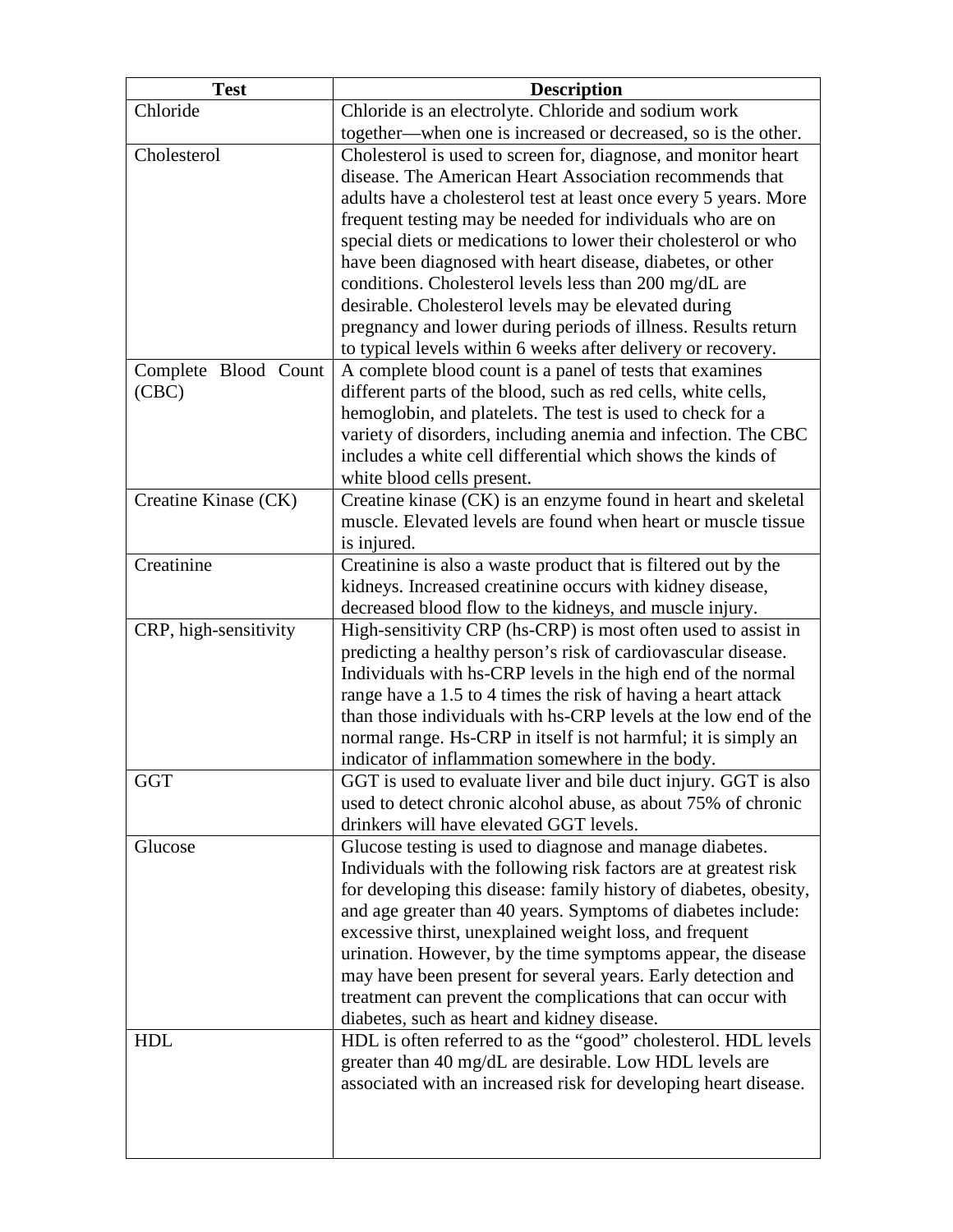| <b>Test</b>          | <b>Description</b>                                                                                                              |
|----------------------|---------------------------------------------------------------------------------------------------------------------------------|
| Hemoglobin A1c       | Hemoglobin A1c is used to assess a diabetic patient's glucose                                                                   |
|                      | control over the past 3 months. It is recommended that                                                                          |
|                      | diabetics keep their Hemoglobin A1c below 7%. Hemoglobin                                                                        |
|                      | A1c should be monitored 2-4 times per year as part of a                                                                         |
|                      | comprehensive diabetes management program. More frequent                                                                        |
|                      | monitoring may be indicated if treatment changes or glucose                                                                     |
|                      | does not appear to be controlled.                                                                                               |
| Hemogram             | A hemogram is a panel of tests that examines different parts of                                                                 |
|                      | the blood, including red cells, white cells, hemoglobin, and                                                                    |
|                      | platelets. This test is used to check for a variety of disorders,                                                               |
|                      | including anemia and infection. This test does not include a                                                                    |
|                      | white cell differential, a list of the kinds of white cells present.                                                            |
| Hepatitis BsAb Titer | The Hepatitis B surface antibody titer is used to determine if a                                                                |
|                      | person has immunity against the virus that causes Hepatitis B.                                                                  |
| Homocysteine         | Recent studies suggest that people with elevated homocysteine                                                                   |
|                      | levels have a much greater risk for heart attack or stroke than                                                                 |
|                      | those with average levels. Since this is a new use for this test,<br>a standardized interpretation of test results has not been |
|                      | established. Homocysteine can often be lowered by taking                                                                        |
|                      | vitamins containing folic acid, B12, and B6.                                                                                    |
|                      |                                                                                                                                 |
| Iron                 | Iron is an important component of hemoglobin, the molecule                                                                      |
|                      | that carries oxygen to your organs and muscles. Low iron                                                                        |
|                      | levels are associated with anemia. This may be due to a loss of                                                                 |
|                      | blood, an increased need for iron as seen in pregnancy, or a                                                                    |
|                      | poor intestinal absorption of iron. Too much iron can damage                                                                    |
|                      | your organs and joints—especially the liver. The most                                                                           |
|                      | common disease associated with an elevated iron level is                                                                        |
|                      | hereditary hemochromatosis. Iron poisoning can occur if large                                                                   |
|                      | amounts of iron are ingested at one time.                                                                                       |
| <b>LDH</b>           | LDH is a liver enzyme. It may be elevated in liver disease and                                                                  |
|                      | in diseases that involve increased destruction of red blood                                                                     |
|                      | cells.                                                                                                                          |
| <b>LDL</b>           | LDL is known as the "bad" cholesterol. LDL levels are the                                                                       |
|                      | most important predictor of heart disease. Many lipid-lowering<br>medications are targeted at reducing the LDL cholesterol      |
|                      | level. Target levels for LDL are based on the number of risk                                                                    |
|                      | factors an individual has. Risk factors include: smoking,                                                                       |
|                      | hypertension, low HDL (<40 mg/dL), age (males >55 years or                                                                      |
|                      | females >65 years), and family history of early heart disease.                                                                  |
|                      | Individuals diagnosed with heart disease or diabetes should                                                                     |
|                      | have LDL levels $\langle 100 \text{ mg/dL}$ . Those with 2 or more risk                                                         |
|                      | factors should have LDL levels <130 mg/dL. Individuals with                                                                     |
|                      | 0-1 risk factor should have LDL levels <160 mg/dL.                                                                              |
|                      |                                                                                                                                 |
|                      |                                                                                                                                 |
|                      |                                                                                                                                 |
|                      |                                                                                                                                 |
|                      |                                                                                                                                 |
|                      |                                                                                                                                 |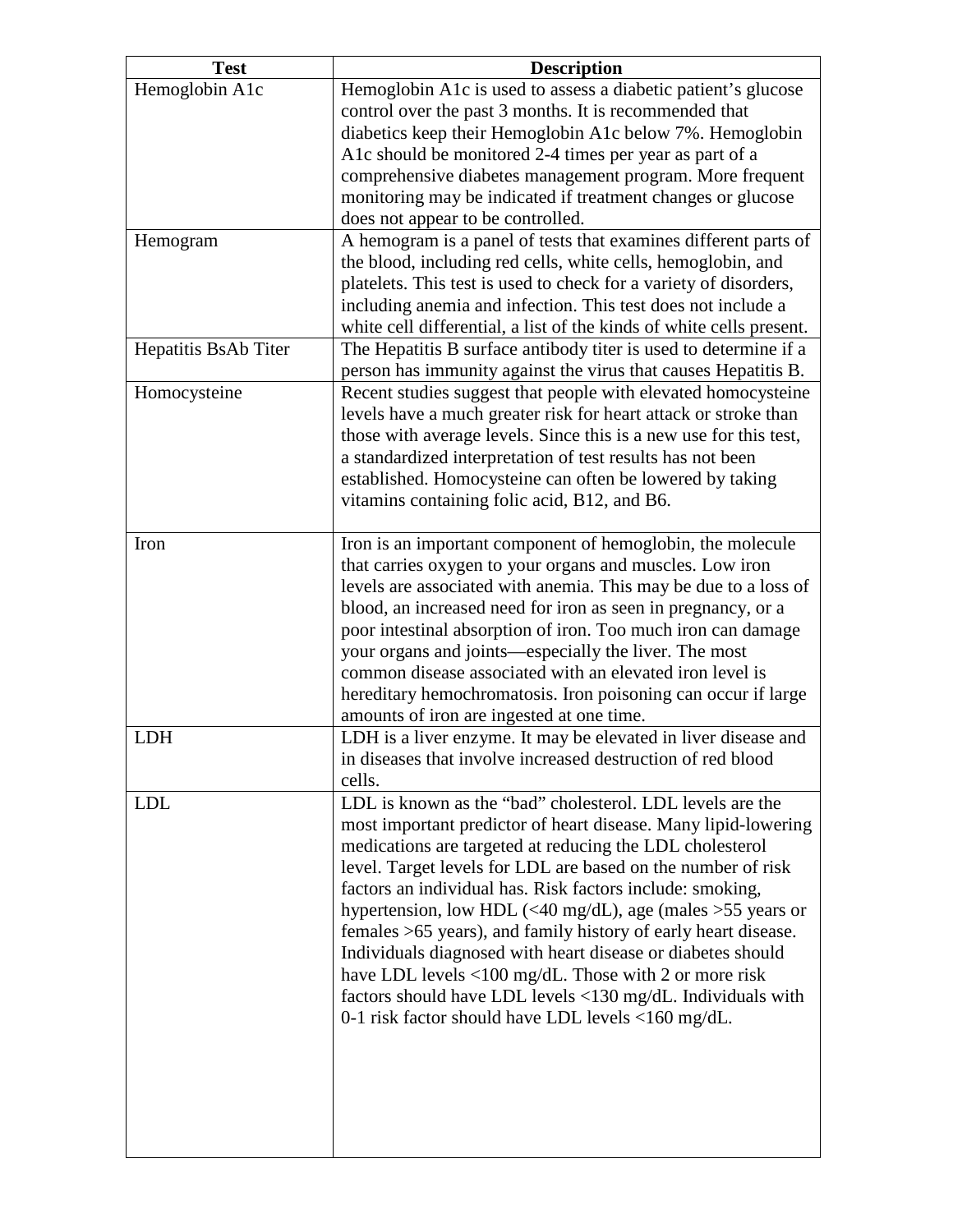| <b>Test</b>             | <b>Description</b>                                                |
|-------------------------|-------------------------------------------------------------------|
| Magnesium               | Magnesium balance is maintained by the kidneys and                |
|                         | intestines. Increases may be seen in kidney disease,              |
|                         | dehydration, hypothyroidism, and use of magnesium-                |
|                         | containing antacids or laxatives. Decreases may be seen in        |
|                         | alcoholism, malnutrition, toxemia of pregnancy,                   |
|                         | gastrointestinal disease, diuretic use, and uncontrolled          |
|                         | diabetes. Symptoms of low magnesium include: fatigue,             |
|                         | muscle cramps, confusion, seizures, and cardiac arrhythmias.      |
| Microalbumin/Creatinine | M/C is recommended annually for patients with diabetes or         |
| Ratio (M/C)             | hypertension. This test detects the early stages of kidney        |
|                         | disease. Treatment of hypertension and tight glucose control      |
|                         | may slow or prevent the progression of kidney disease. The        |
|                         | National Kidney Foundation recommends annual M/C testing          |
|                         | for patients with diabetes.                                       |
| Mumps IgG               | The Mumps IgG test is used to determine if a person has           |
|                         | immunity against the virus that causes mumps.                     |
| Occult Blood, Stool     | The occult blood test detects gastrointestinal bleeding, which    |
|                         | may be a sign of colon cancer. The test results are most          |
|                         | meaningful if the dietary guidelines are followed prior to        |
|                         | collection. The American Cancer Society recommends an             |
|                         | annual occult blood screening test for individuals over 50.       |
| Phosphorous             | Phosphorous is used to monitor diseases of the kidneys and        |
|                         | gastrointestinal tract.                                           |
| Potassium               | Potassium is an important electrolyte. Increases are commonly     |
|                         | seen in kidney disease, but other conditions may cause            |
|                         | elevations also. Decreases may be seen with vomiting,             |
|                         | diarrhea, and excessive sweating. Monitoring is frequently        |
|                         | done if you are on a medication, such as a diuretic (water pill), |
|                         | that causes your kidneys to excrete potassium or if you have      |
|                         | kidney disease.                                                   |
| Pregnancy Test, Serum   | The pregnancy test detects hCG, a hormone that is produced        |
| or Urine                | by the developing placenta. Pregnancy may be detected as          |
|                         | soon as 7 days following conception. Urine samples should be      |
|                         | collected first thing in the morning because that is when the     |
|                         | concentration of urine hCG is the greatest. Serum samples         |
|                         | may be collected at any time.                                     |
| Protein, Total          | Protein measurements are useful in evaluating nutritional         |
|                         | status, kidney disease, liver disease, and other conditions.      |
|                         | Elevations are associated with dehydration and certain types of   |
|                         | cancers. Decreases are noted in liver disease, kidney disorders,  |
|                         | and conditions in which protein is not digested or absorbed       |
|                         | properly.                                                         |
| <b>PSA</b>              | PSA is used to screen men for prostate cancer, determine          |
|                         | whether a prostate biopsy is needed, monitor the treatment for    |
|                         | prostate cancer, and detect recurrence of prostate cancer.        |
|                         | While recommendations for screening vary, PSA is most             |
|                         | useful when paired with a digital rectal exam. Discuss the        |
|                         | benefits of screening with your physician.                        |
|                         |                                                                   |
|                         |                                                                   |